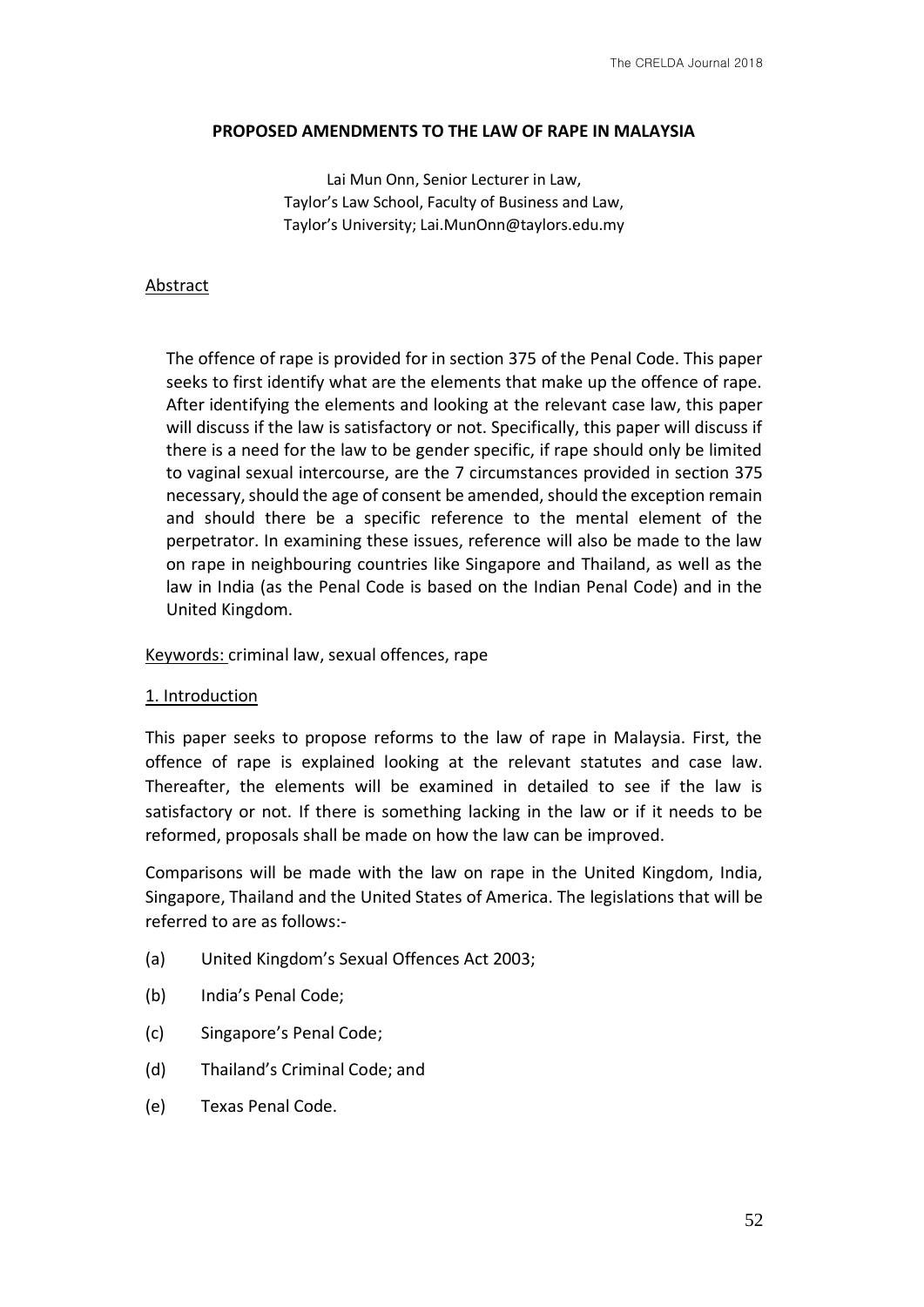## 2. The Offence of Rape

The offence of rape in Malaysia is defined and explained in section 375 of the Penal Code.<sup>185</sup> Section 375 provides as follows: -

A man is said to commit "rape" who, except in the case hereinafter excepted, has sexual intercourse with a woman under circumstances falling under any of the following descriptions:

- *(a)* against her will;
- *(b)* without her consent;
- *(c)* with her consent, when her consent has been obtained by putting her in fear of death or hurt to herself or any other person, or obtained under a misconception of fact and the man knows or has reason to believe that the consent was given in consequence of such misconception;
- *(d)* with her consent, when the man knows that he is not her husband, and her consent is given because she believes that he is another man to whom she is or believes herself to be lawfully married or to whom she would consent;
- *(e)* with her consent, when, at the time of giving such consent, she is unable to understand the nature and consequences of that to which she gives consent;
- *(f)* with her consent, when the consent is obtained by using his position of authority over her or because of professional relationship or other relationship of trust in relation to her;
- *(g)* with or without her consent, when she is under sixteen years of age.

*Explanation*--Penetration is sufficient to constitute the sexual intercourse necessary to the offence of rape.

*Exception*--Sexual intercourse by a man with his own wife by a marriage which is valid under any written law for the time being in force, or is recognized in the Federation as valid, is not rape.

*Explanation 1*--A woman--

- *(a)* living separately from her husband under a decree of judicial separation or a decree nisi not made absolute; or
- *(b)* who has obtained an injunction restraining her husband from having sexual intercourse with her,

<sup>185</sup> Act 574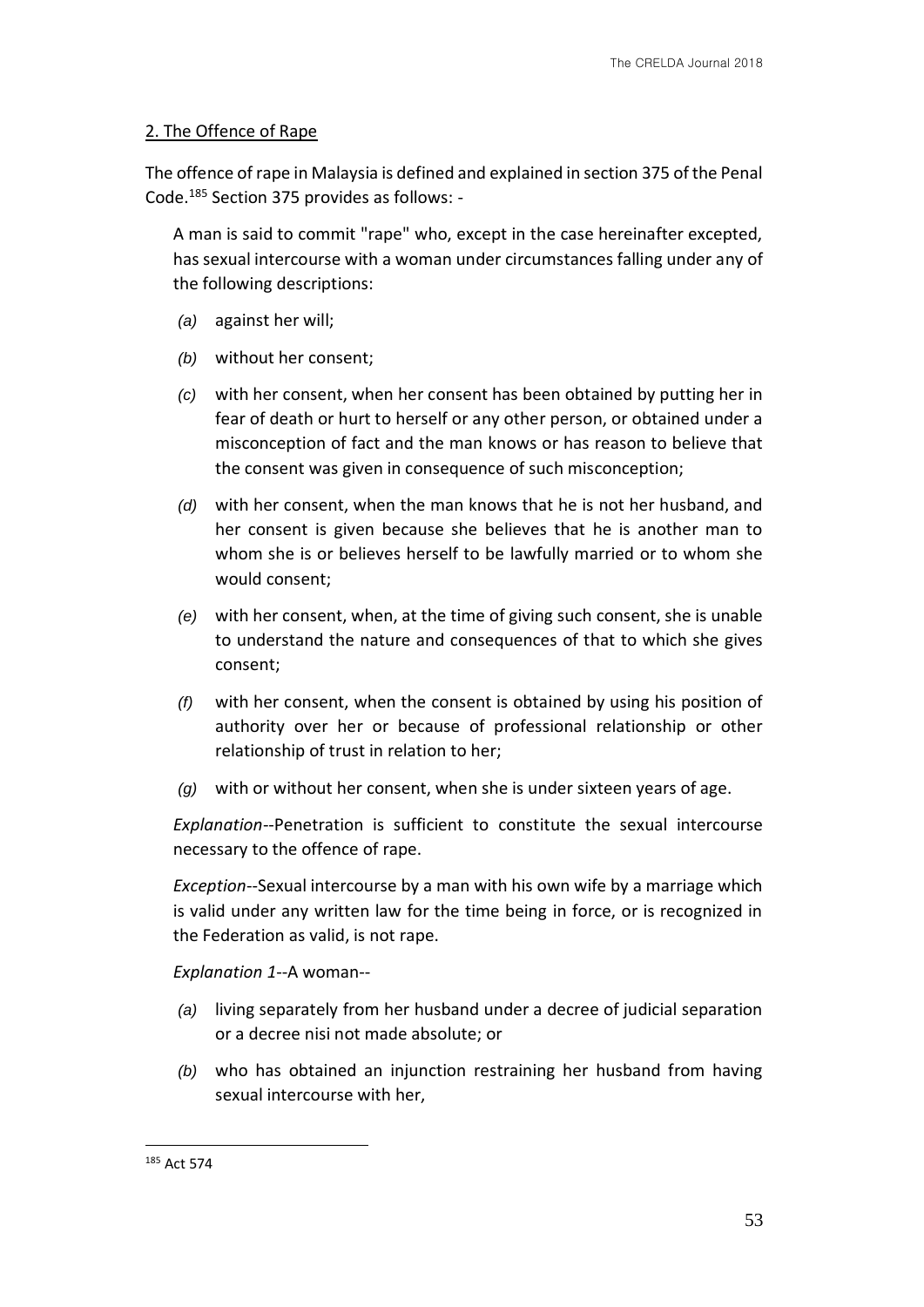shall be deemed not to be his wife for the purposes of this section.

*Explanation 2*--A Muslim woman living separately from her husband during the period of 'iddah, which shall be calculated in accordance with Hukum Syara', shall be deemed not to be his wife for the purposes of this section.

The first part of section 375 provides the elements that needs to be proved by the prosecution to establish the offence of rape. Basically, rape is when a man has sexual intercourse with a woman under the circumstances described in section 375 subsections (a) – (g). There is also a statutory exception provided for.

The prosecution will have to prove the following elements in order to successfully prosecute a person accused of committing rape:-

(a) The accused is a man and the victim is a woman

Section 10 of the Penal Code defines 'man' as a '…male human being of any age…'. The same section goes on to define 'woman' as a female human being of any age'.

- (b) The accused must have sexual intercourse with the victim
	- (i) As stated above, section 375 contains an explanation which provides that penetration is sufficient to show that there was sexual intercourse.
	- (ii) Case law has further developed this. In *Nasrul Annuar bin Abd*  Samad,<sup>186</sup> it was held that the penetration must be by the penis of the male accused. Based on the facts of this case, as the victim was not sure if the penetration was by the penis, the charge under section 375 failed to be proved.
	- (iii) In *Sidek bin Ludan v Public Prosecutor*, <sup>187</sup> it was held that penetration was proven as there was a tear in the hymen. It was held in obiter that even if there was no tear, any slightest penetration would suffice to show that sexual intercourse took place.
	- (iv) Further, and on line with this decision, case law has provided that there is also no need to show that ejaculation must have taken place<sup>188</sup> although the presence of semen can be evidence that penetration by the penis – and hence sexual intercourse – had taken place.<sup>189</sup>

<sup>186</sup> [2005] 1 MLJ 619

<sup>187</sup> [1995] 3 MLJ 178

<sup>188</sup> *Cheong You Hoi* [1999] MLJU 518

<sup>189</sup> *Ahmad Najib bin Aris* [2007] 2 MLJ 505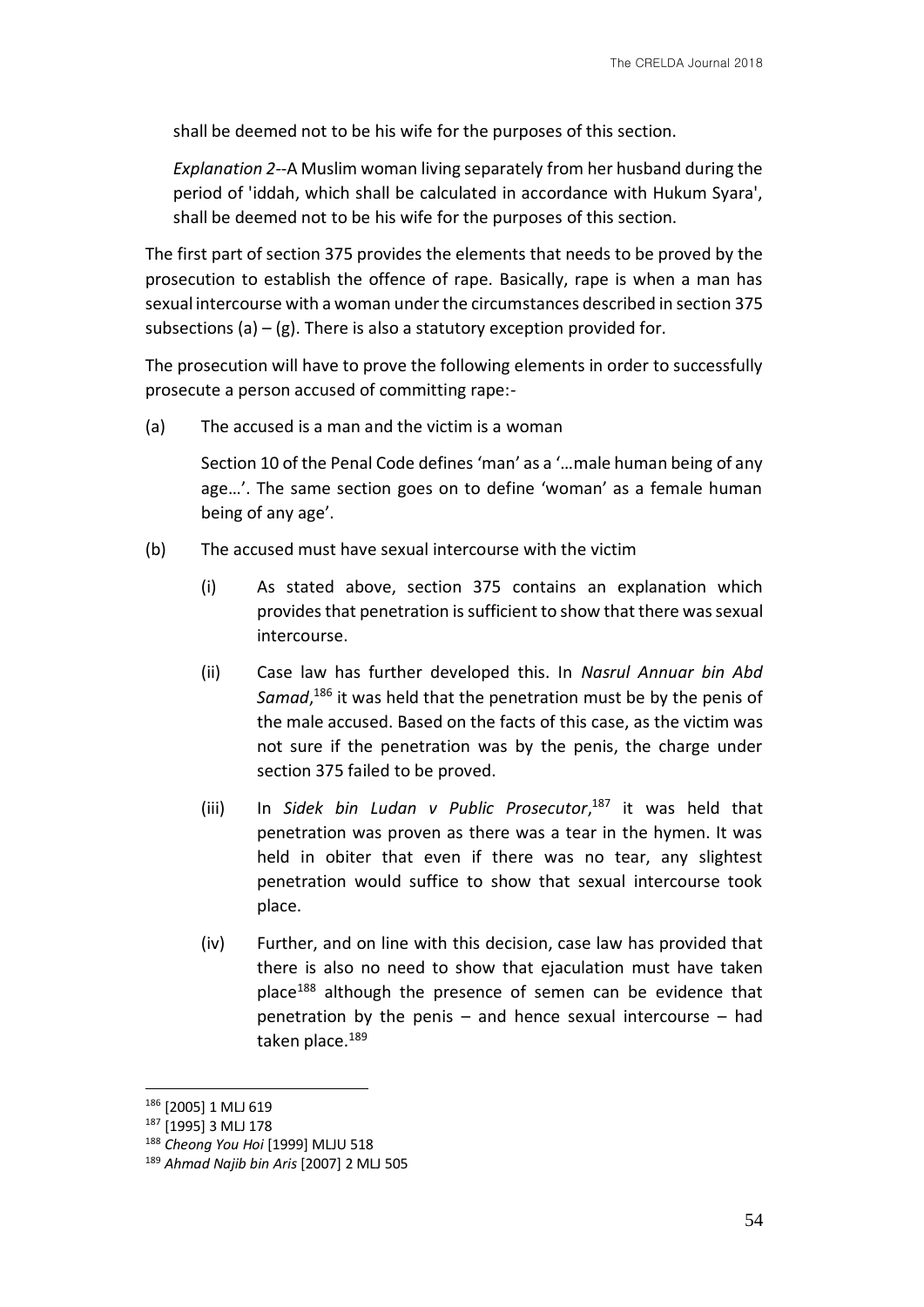- (c) The sexual intercourse must have taken place under one of the circumstances listed under subsections (a) – (g) of section 375 which has been reproduced above. These circumstances are where the sexual intercourse took place:-
	- (i) against the will of the victim,  $190$  or
	- (ii) without the consent of the victim,  $191$  or
	- (iii) with the consent of the victim but it was given under certain specific circumstances;<sup>192</sup> or
	- (iv) where the victim was under sixteen years of age. In this case, it does not matter if it was consented or not.<sup>193</sup>
- (d) As mentioned earlier, there is an exception provided in section 375 where it will not be considered to be rape if the sexual intercourse was by a man with his own wife.
	- (i) It is provided that the marriage must however be '…valid under any written law for the time being in force, or is recognized in the Federation as valid'.<sup>194</sup>
	- (ii) Two explanations are also provided under the exception to explain further when a woman is deemed not to be a 'wife' for the purposes of this exception. Basically it lists down 3 situations. The first is where a woman is living apart from her husband under a decree of judicial separation or a decree nisi not made absolute.<sup>195</sup> The second is where a woman has obtained an injunction which restrains her husband from having sexual intercourse with her.<sup>196</sup> The third is where a Muslim woman is living separately from her husband during the period of 'iddah'.<sup>197</sup>
	- (iii) It must be noted that section 375A makes it an offence for a man to have sexual intercourse with his wife during the subsistence of a

<sup>190</sup> Penal Code, s 375(a). See the case of *Public Prosecutor v Nasar bin Ahmad & Ors* [1986] 2 MLJ 71 where the court found that the accused had sexual intercourse with the victim against her will and without her consent showing that there is can be overlap between 375(a) and (b).

<sup>191</sup> Penal Code, s 375(b). In the case of *Teo Eng Chan* [1988] 1 MLJ 156, it was held that there was no consent as consent was given out of fear. This is in line with section 90 Penal Code.

<sup>192</sup> Penal Code, s 375(c) – (f). For example, in the cases of *Aling bin Ayun* [1970] 2 MLJ 160 and *Chiu Nang Hong* [1963] 1 MLJ 119, consent of the victim was obtained out of fear of the victim from suffering physical harm.

<sup>193</sup> Penal Code, s 375(g)

<sup>194</sup> Penal Code, Exception to s 375

<sup>&</sup>lt;sup>195</sup> Penal Code, Explanation 1 to the Exception to s 375

 $196$  ibid

<sup>&</sup>lt;sup>197</sup> Penal Code, Explanation 2 to the Exception to s 375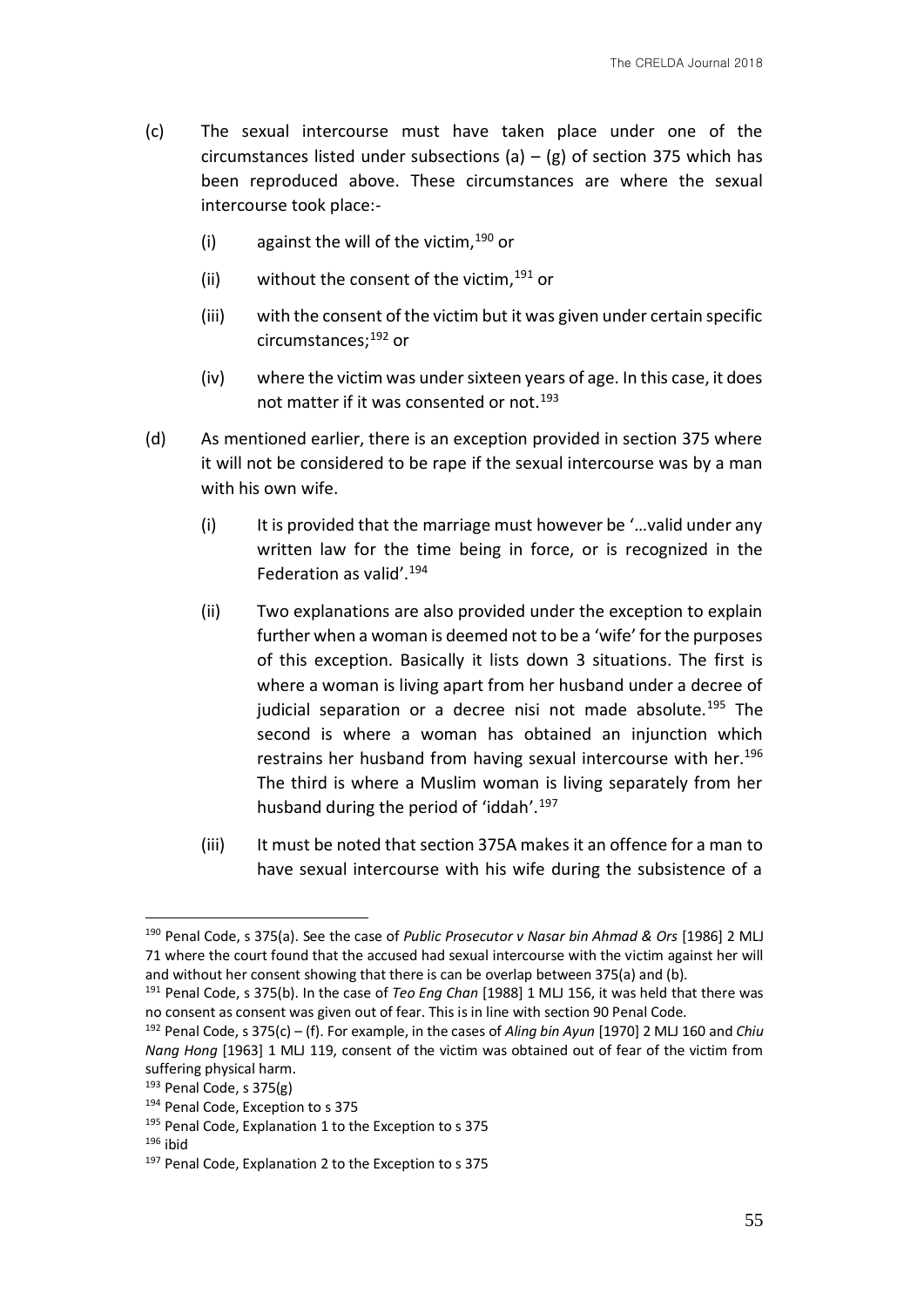valid marriage if he causes hurt or fear of death or hurt to his wife or any other person in order to do so.

(e) The punishment for rape is provided for under section 376 of the Penal Code.<sup>198</sup>

## 3. Is the law satisfactory?

In this section, the elements of the offence of rape will be looked into and analysis will be made if the law is satisfactory or not.

## *3.1. Gender specific offence*

The first thing one can note is that the offence of rape is very gender specific where the perpetrator must be a male and the victim a female – this has been established earlier above.<sup>199</sup>

This has come under some criticism as the law does not protect a man for example from sexual intercourse against his will or without his consent – or the consent was obtained in a manner that does not arise from choice or freedom.

It is submitted that there is no justifiable reasons why a man should not be protected in the same manner as a woman is protected. The shame and humiliation that a man has to go through being made to engage in sexual intercourse against his will or without his consent should be the same or even worse when compared with a woman who is made to do the same. Obviously each case will stand on its own facts but it cannot be denied that the psychological as well as possible physical harm is real whether or not the victim is a male or female.

It is further submitted that this is a form of gender discrimination and the law needs to be amended to rectify the position.

Another problem that arises is where a man has undergone gender re-assignment surgery. In Malaysia, the practice is that such a person is required to go to the courts to seek for a declaration under the Specific Relief Act 1950 that his/her gender has been changed from what was the gender at birth.<sup>200</sup> This is usually accompanied by an application to compel the Registration Department to make the necessary amendment to the Identity Card (MyKad) to reflect the change of gender.

<sup>&</sup>lt;sup>198</sup> This paper will not be looking into detail into the punishment for rape.

<sup>&</sup>lt;sup>199</sup> See also section 375 of the Penal Code read with section 10

<sup>200</sup> See *Re JG, JG v Pengarah Jabatan Pendaftaran Negara* [2006] 1 MLJ 90, *Kristie Chan v Ketua Pengarah Jabatan Pendaftaran Negara* [2012] MLJU 1755, *Tan Pooi Yee v Ketua Pengarah Jabatan Pendaftaran Negara* [2016] 12 MLJ 370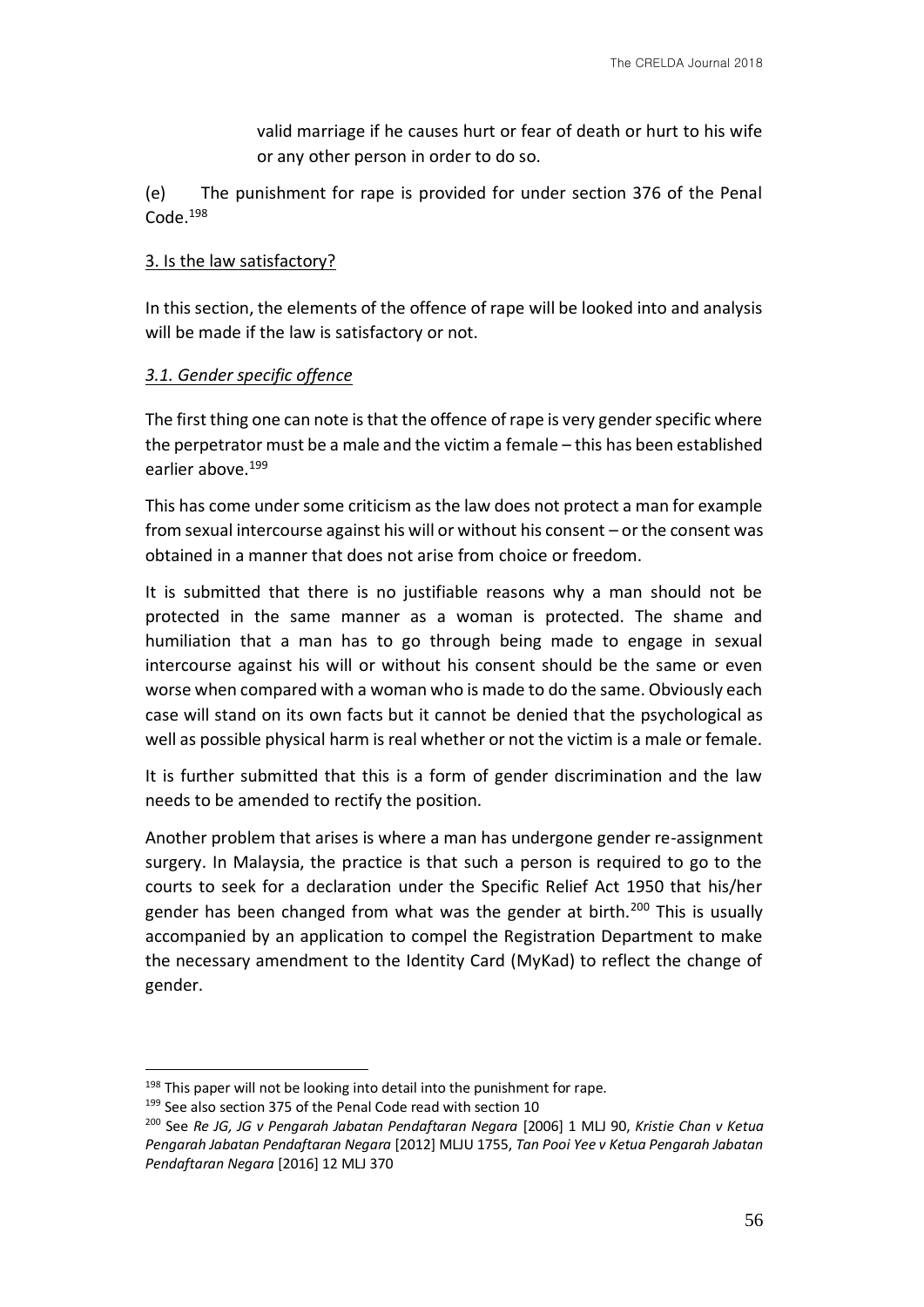This means that a person who is born male will continue to be seen as one until the court has made a declaration that he is a female. He may have successfully gone through the gender re-assignment surgery and have the female genitals but if he has non-consensual (vaginal) sexual intercourse with another man (or it was against his will), it will not be rape unless there was a declaration from the court that 'he' is a 'she' before the sexual act.

The problem here is that a person may be for all intents and purposes a female in all perspectives – mental and physical (with reference to her genitalia and body structure) – after a gender re-assignment surgery but she can never be a victim of rape until and unless she has successfully applied to the courts for a declaration as such. The law is failing to protect people like these.

The position in Singapore and India is similar where their respective Penal Codes also define rape as having to be perpetrated by a man against a woman.<sup>201</sup>

It is interesting to note that some jurisdictions have moved away from being gender specific when it comes to the offence of rape. In Thailand, the offence of rape has been amended to use the words 'any person'<sup>202</sup> so that the perpetrator as well as the victim could me male or female.

This is also the position in the United Kingdom where the law on rape was amended in the Sexual Offences Act 2013. It removes the mention of gender when defining the act of rape under section 1 and replaces it as such:-

- (1) A person (A) commits an offence if—
	- (a) he intentionally penetrates the vagina, anus or mouth of another person (B) with his penis,
	- (b) B does not consent to the penetration, and
	- (c) A does not reasonably believe that B consents. $203$

This way, the court does not need to be drawn into determining if the victim is legally a male or female – as long as there was a penetration of the victim's vagina, anus or mouth with the perpetrator's penis.

Further, there is also a problem on the flipside where the prosecution is required to show that the perpetrator is a male. Just like how there can be some confusion when it comes to a victim who was born a male but subsequently went through a gender reassignment surgery, the same problem can arise. The perpetrator could be born a female but subsequently went through a gender reassignment surgery and obtained a physiologically and anatomically correct and functioning penis. This

<sup>&</sup>lt;sup>201</sup> Singapore Penal Code, s 375; Indian Penal Code, s 375

<sup>202</sup> Thai Criminal Code, s 276

<sup>&</sup>lt;sup>203</sup> UK Sexual Offences Act 2003, s 1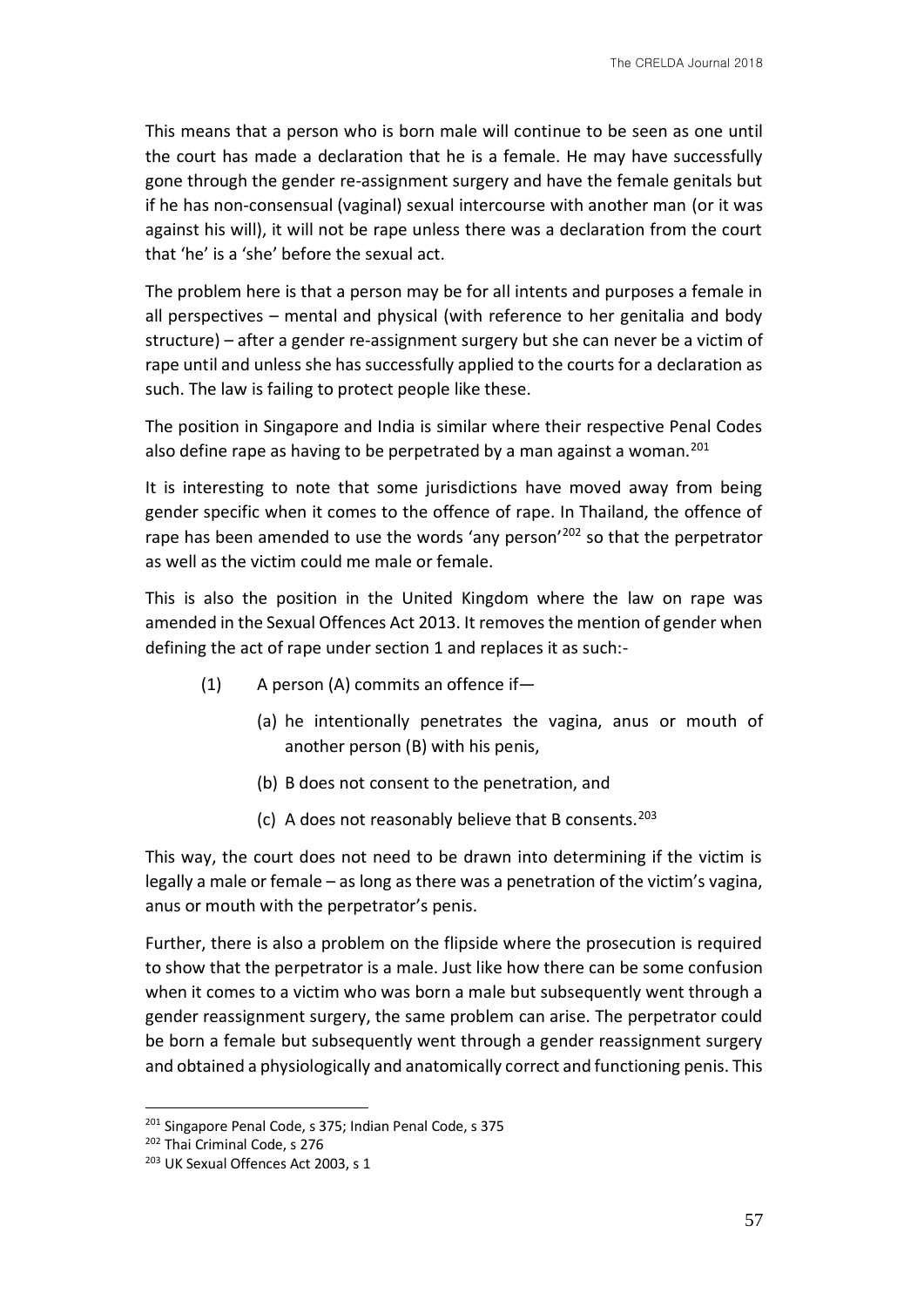person may then forcibly penetrate 'her' penis into a woman for sexual purposes and even if it was against the victim's will and/or without her consent, no offence will be committed as the perpetrator is not declared a 'male'.

If however we look at the law in the UK, $^{204}$  there is no need to show that the perpetrator is a male as long as he/she has a penis.

For the reasons stated above, it is submitted that the law should be amended to remove the gender specification of the perpetrators and victims for the sake of ensuring the all possible victims are protected and all perpetrators will not escape punishment due to technicalities as to what their gender is. As long as there is a reasonable doubt, the accused in Malaysia will walk free.

### *3.2. Vaginal Intercourse*

The second thing one can observe from section 375 of the Penal Code together with case law is that the offence of rape is only committed if there was vaginal sexual intercourse.

Although not expressly stated in section 375, it is clear enough that it does not include any other kinds of sexual intercourse – anal nor oral. The word used is 'sexual intercourse' and the explanation to section 375 provides that 'penetration is sufficient to constitute the sexual intercourse necessary to the offence of rape.

As discussed above,  $205$  all cases make reference to vaginal intercourse – there must be penetration of the vagina of the victim and the penetration must be with the perpetrator's penis.<sup>206</sup>

It cannot refer to anal nor oral sex as these have been specifically covered under section 377A of the Penal Code. Section 377A provides as follows:-

Any person who has sexual connection with another person by the *introduction of the penis into the anus or mouth of the other person* is said to commit carnal intercourse against the order of nature. (emphasis added)

It also cannot refer to penetration by anything else including other body parts. This is reflected in the recently amended<sup>207</sup> section 377CA which provides as follows:-

377CA. Sexual connection by object, etc.

<sup>&</sup>lt;u>.</u>  $204$  Ibid

<sup>205</sup> See notes 125-128 above.

<sup>206</sup> See *Nasrul Annuar bin Abd Samad* (n 2 above) where the charge failed as there was a doubt if the penis was used to penetrate the vagina of the victim.

<sup>&</sup>lt;sup>207</sup> Amended by the Penal Code (Amendment) Act 2017 after the Court of Appeal acquitted the accused in *Bunya ak Jalong v PP* [2015] 5 MLJ 72 and called for the law to be amended.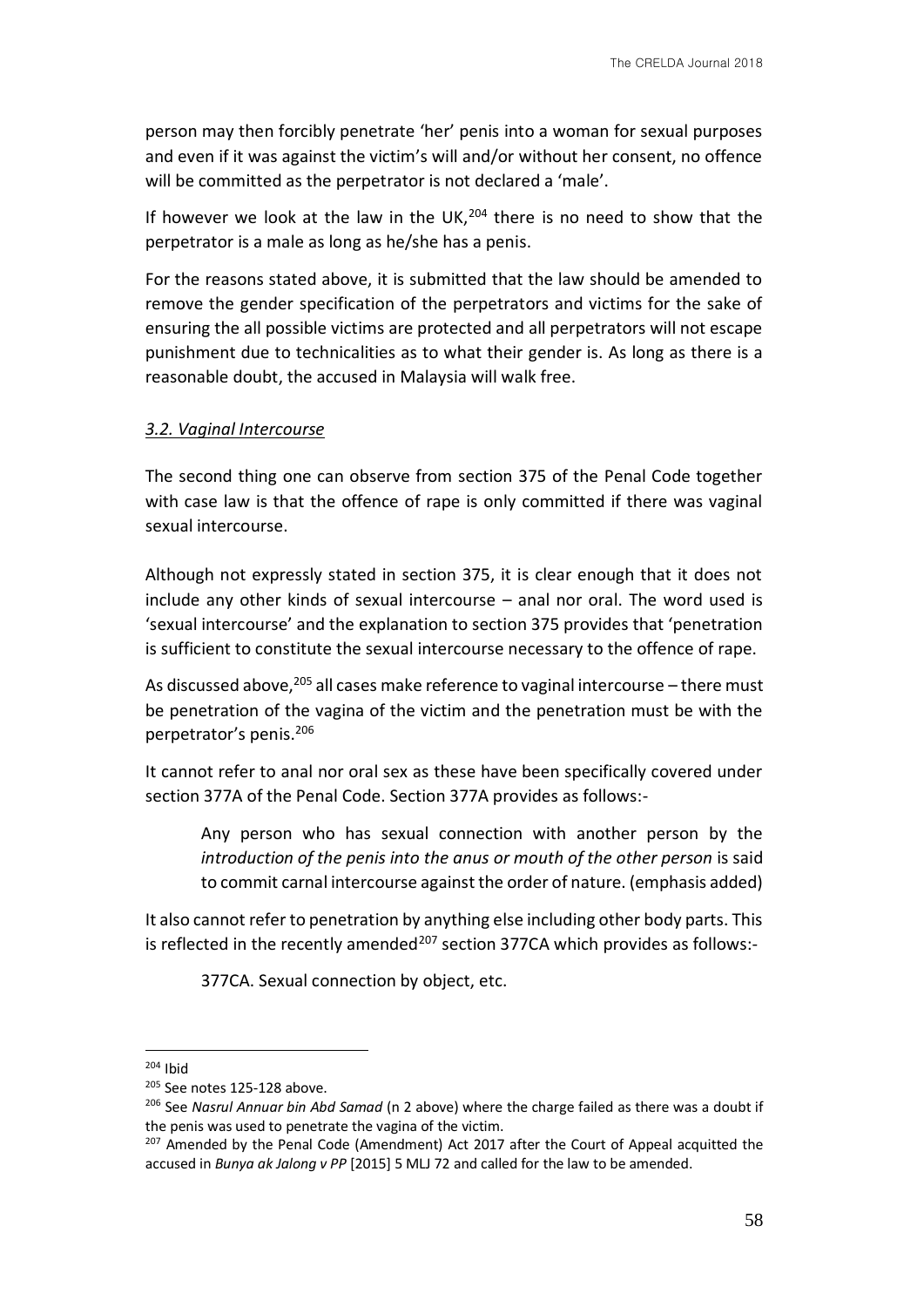Any person who has sexual connection with another person by the introduction of any object or any part of the body, except the penis into the vagina or anus of the other person without the other person's consent shall be punished with imprisonment for a term of not less than five years and not more than thirty years and shall also be liable to whipping.

The question that begs to be asked is whether rape is only limited to vaginal sexual intercourse. The law in Singapore is the same – although the words are much clearer and unambiguous. The Singaporean Penal Code provides that the act of rape is when any 'man penetrates the vagina of a woman with his penis'.<sup>208</sup>

However, many other jurisdictions have moved away from this. The most telling one is India – where the Malaysian and Singaporean Penal Code is based on.

In India, rape is still only committed by a man but he can commit it by doing one of the following:- 209

- (a) Penetrates his penis, to any extent, into the vagina, mouth, urethra or anus of a woman or makes her do so with him or with any other person; or
- (b) inserts, to any extent, any object or part of the body, not being the penis, into the vagina, the urethra or anus of a woman or makes her do so with him or any other person; or
- (c) manipulates any part of the body of a woman so as to cause penetration into the vagina, urethra, anus or any part of body such woman or makes her to do so with him or any other person, or
- (d) applies his mouth to the vagina, anus, urethra of a woman or makes her to do so with him or any other person.

So the law in India has been extended to cover anal and oral sexual intercourse as possibly rape. The penetration also is not limited to penetration by the penis.

This is similar in the UK where section 1 of the Sexual Offences Act 2003 defines rape as the penetration of the vagina, anus or mouth of the victim with the penis of the perpetrator. While the law still limits penetration only with the penis, it is extended to cover anal and oral sexual intercourse. This can be seen in the case of *R v Ismail*<sup>210</sup>where the accused was convicted of rape by inserting his penis into the mouth of the victim.

<sup>208</sup> Singapore Penal Code, s 375

<sup>209</sup> According to section 375 of the Indian Penal Code, it must be done in one of seven descriptions listed therein.

<sup>210</sup> [2005]EWCA Crim 397. See also *R v Tilambala* [2005] EWCA Crim 2444 and *R v H* [2006] EWCA Crim 853 for examples of oral rape. For anal rape, see *R v B* [2007] EWCA Crim 2086 where the accused was convicted for committing anal rape on his sister.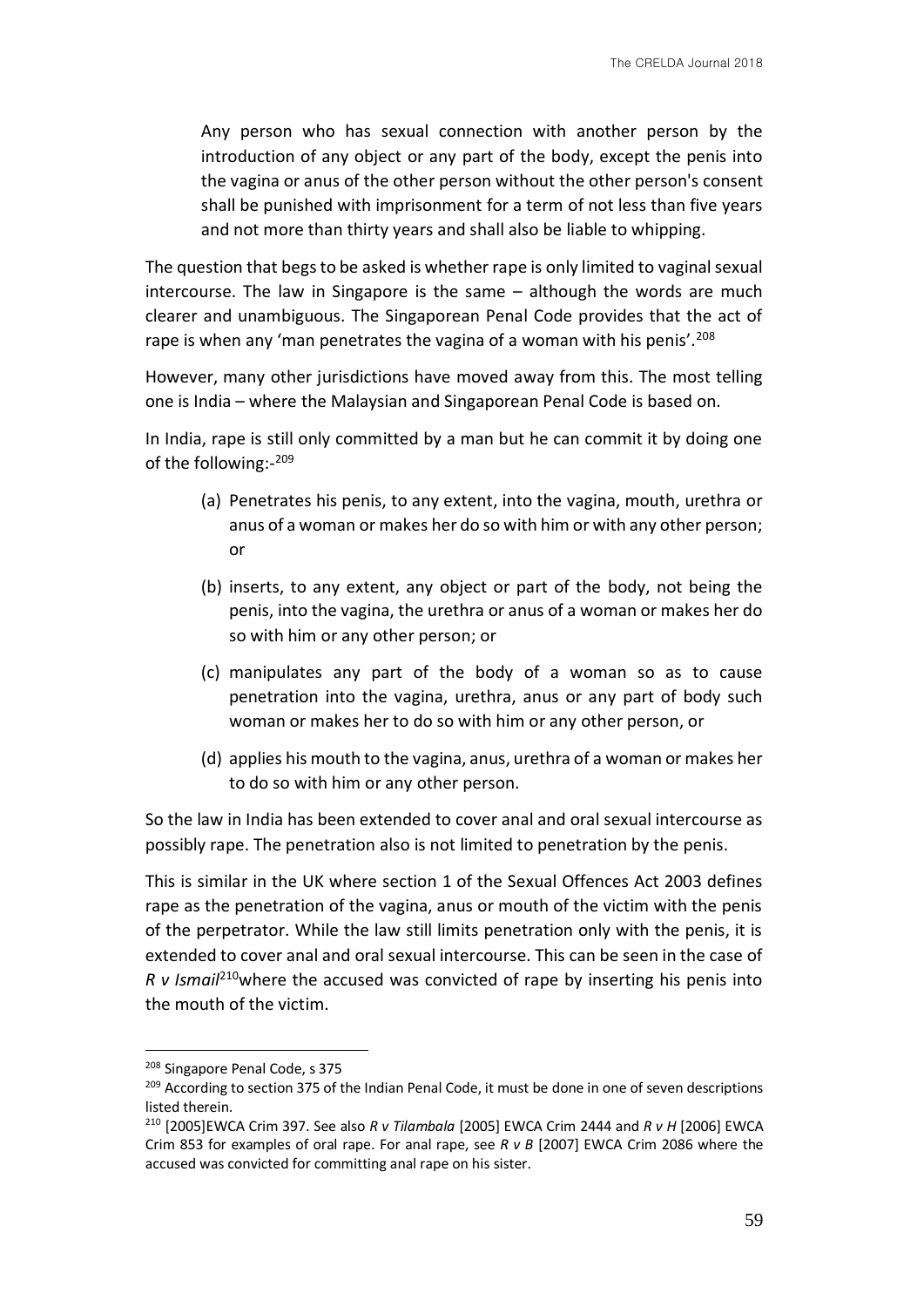In Thailand, the definition of rape is even wider. Section 276 provides as follows:-

- (1) Anyone who forcibly performs sexual intercourse with another by threatening the latter in whatever manner, by exercising forcible violence, by taking advantage of the latter being in a state of irresistibility, or by causing the latter to mistake him for a different person, shall be liable to imprisonment from four years to twenty years and a fine from eight thousand baht to forty thousand baht.
- (2) To perform sexual intercourse, in paragraph 1, means to satisfy the desire of the performer by using the genital organ of the performer to do something against the genital organ, anus, or oral cavity of another person, or using any other thing to do something against the genital organ or anus of another person.

Therefore, according to the law in Thailand, the act of sexual intercourse which is criminalized involves vagina, anal and oral sexual intercourse and it can be committed using objects and body parts.

It seems to imply that the law in these jurisdictions view non-consensual vagina sexual intercourse just as serious as non-consensual anal/oral sexual intercourse. It is a sexual act that was done without the consent of the victim and as such, has been categorized together as the offence of rape.

Coming back to Malaysia, should the law then be changed to not only limit the offence of rape to vaginal sexual intercourse? If this is to be done, then the amendments will not just affect the provision of rape in section 375 but also other provisions that deal with other kinds of sexual intercourse – eg. anal and oral sexual intercourse that is covered in sections 377A, 377B and 377C.

On the one hand, there is an argument that may be made that such an amendment is not urgent as anal and oral sexual intercourse – as well as penetration with objects and body parts – are already criminalised and as such, potential victims are afforded some sort of protection from the law and would be perpetrators may be deterred and if they are not, they will have to answer for their crimes.

On the other hand, the law needs to reflect the severity of the offences – and by separating the offences into different category such as 'rape' and 'carnal intercourse against the order of nature' (sections 377A, 377B and 377C), it may appear that the law views a particular crime less seriously as compared with the other.

It is therefore submitted that if the law on rape is to be amended, it should be a thorough one and will have to include amending all sexual offences found in the Penal Code.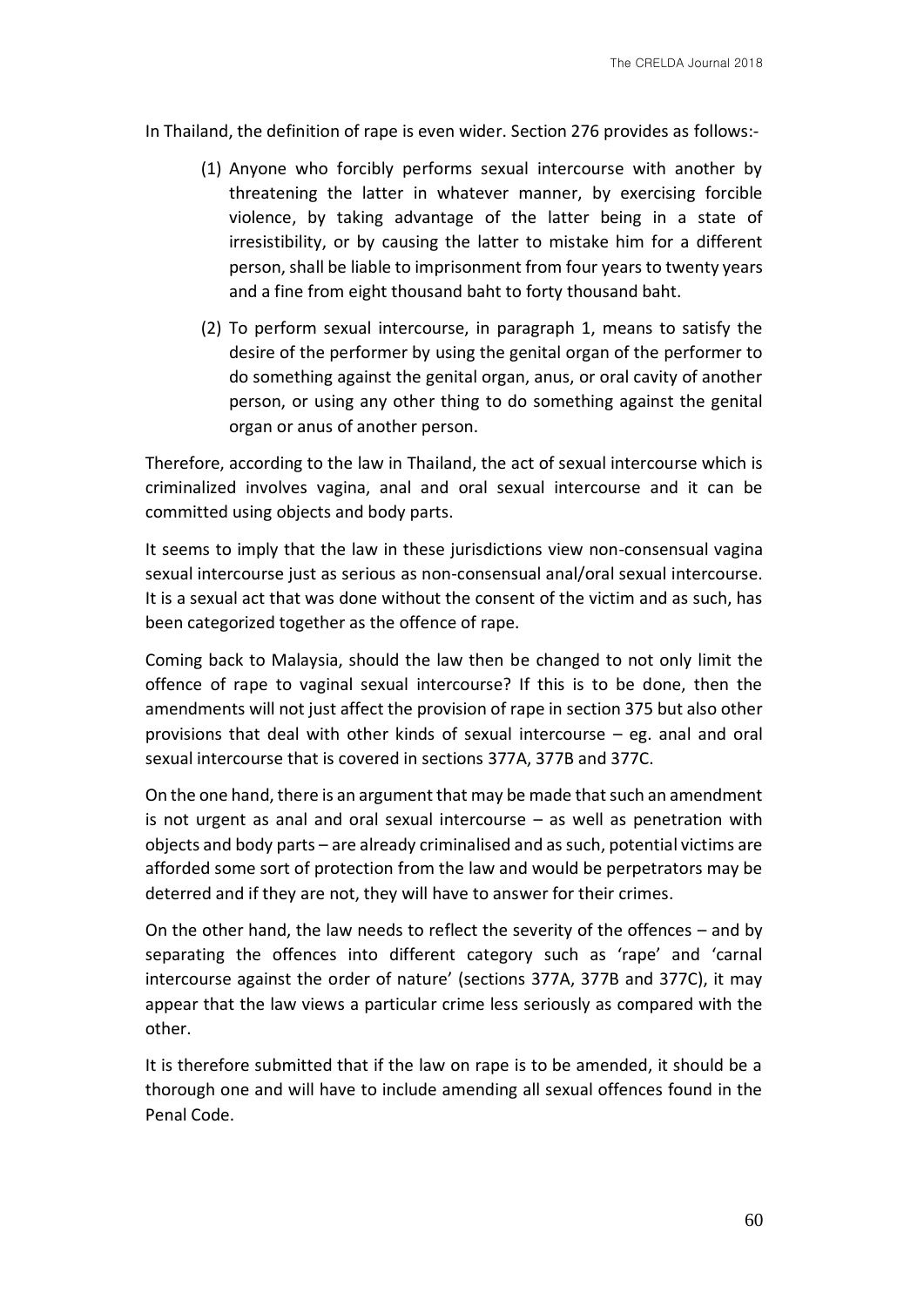## *3.3. Circumstances making sexual intercourse rape*

In order for the sexual intercourse to amount to rape, it must be done under one of the 7 circumstances described under section 375 of the Penal Code. They are as follows:-

- (a) against her will;
- (b) without her consent;
- (c) with her consent, when her consent has been obtained by putting her in fear of death or hurt to herself or any other person, or obtained under a misconception of fact and the man knows or has reason to believe that the consent was given in consequence of such misconception;
- (d) with her consent, when the man knows that he is not her husband, and her consent is given because she believes that he is another man to whom she is or believes herself to be lawfully married or to whom she would consent;
- (e) with her consent, when, at the time of giving such consent, she is unable to understand the nature and consequences of that to which she gives consent;
- (f) with her consent, when the consent is obtained by using his position of authority over her or because of professional relationship or other relationship of trust in relation to her;
- (g) with or without her consent, when she is under sixteen years of age.

As seen above earlier,  $2^{11}$  the Indian Penal Code also provides for 7 descriptions.  $2^{12}$ But in Singapore, section 375(1) of the Penal Code is very simple – the penetration

 $211 n. 23$ 

<sup>&</sup>lt;sup>212</sup> The seven are slightly different from Malaysian law. There are:-

<sup>(</sup>First) — Against her will.

<sup>(</sup>Secondly) —Without her consent.

<sup>(</sup>Thirdly) — With her consent, when her consent has been obtained by putting her or any person in whom she is interested in fear of death or of hurt.

<sup>(</sup>Fourthly) —With her consent, when the man knows that he is not her husband, and that her consent is given because she believes that he is another man to whom she is or believes herself to be law-fully married.

<sup>(</sup>Fifthly) — With her consent, when, at the time of giving such consent, by reason of unsoundness of mind or intoxication or the administration by him personally or through another of any stupe-fying or unwholesome substance, she is unable to understand the nature and consequences of that to which she gives consent.

<sup>(</sup>Sixthly) — With or without her consent, when she is under sixteen years of age.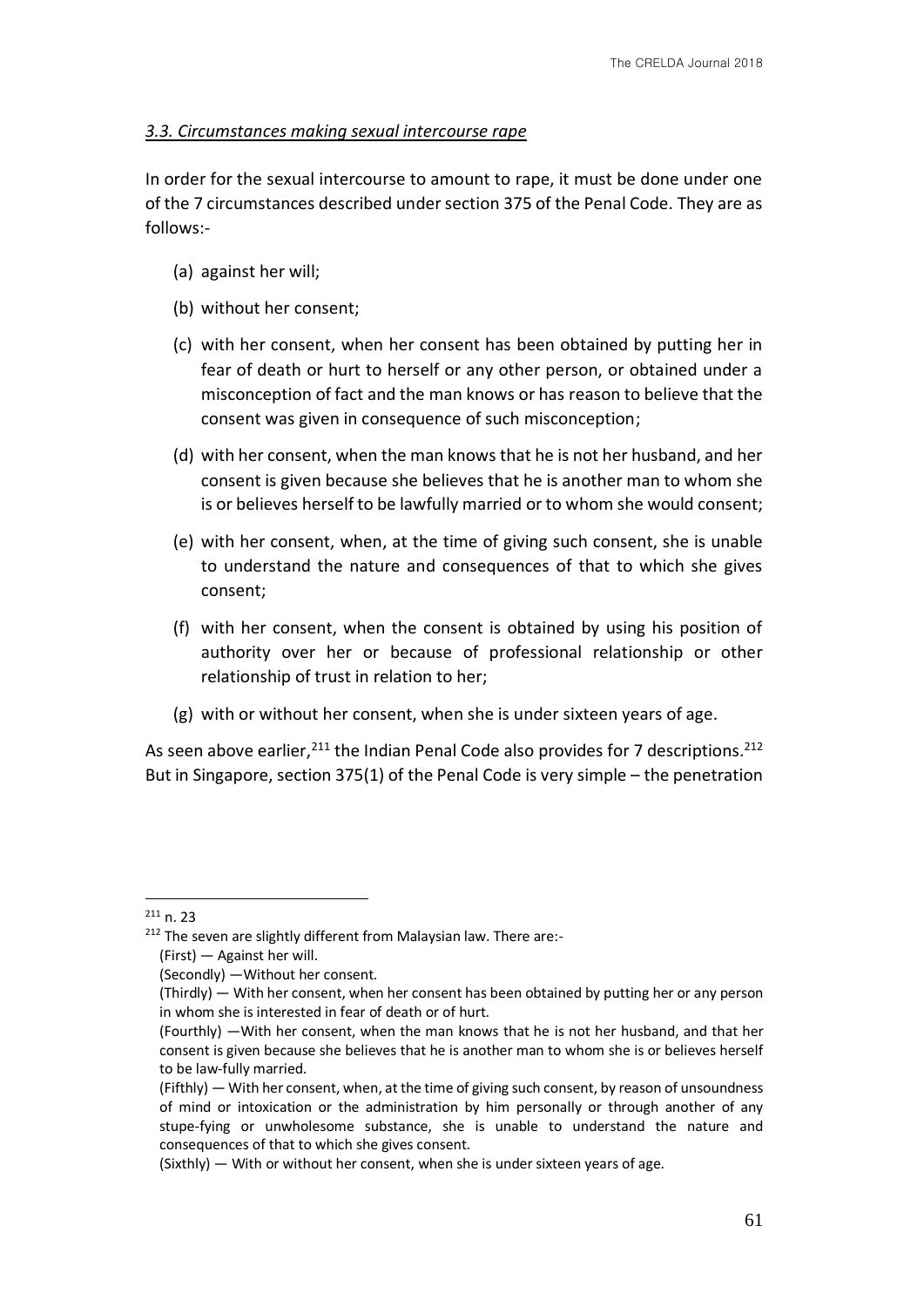of the vagina must be without her consent.<sup>213</sup>If the victim is under 14 years of age, then it does not matter if there was consent or not.<sup>214</sup>

In the United Kingdom, the Sexual Offences Act 2003 provides that for it to be rape, there must not be any consent to the penetration.  $215$ 

The question that arises is if there is such a need to describe the circumstances as such. It is submitted that there is no need to list down and describe the circumstances so specifically. It will not be helpful and it can cause more confusion.

Subsection (b) makes it very clear that if the sexual intercourse is without the consent of the woman, then it can be considered to be rape.

In the next subsection, it is provided that if there was consent but it was obtained under two different circumstances, it can still be considered to be rape. The first circumstance under subsection (c) is where the consent was obtained by putting the woman in fear of death or hurt. The second circumstance is where the consent was obtained under a misconception of fact and the man knows or has reason to believe that the consent was given as such.

It is submitted that these two circumstances are already covered under section 90 of the Penal Code which provides that if consent was obtained '…by a person under fear of injury, or under a misconception of fact, and if the person doing the act knows, or has reason to believe, that the consent was given in consequence of such fear or misconception…', such consent is not a consent as intended by any section in the Penal Code. Simply put, there is no consent if the circumstances in subsection (c) takes place and the situation will fall back then to subsection (b) where there was no consent to the sexual intercourse.

Similarly, in subsection (d), the circumstance described therein is where the consent was given mistakenly – because the woman believed that the man she is consenting sexual intercourse with is a man who she is married to or to whom she would consent. This also falls squarely under section 90 of the Penal Code where the consent was obtained under a misconception of fact and therefore it cannot be considered as a valid consent.

As for subsection (e), the circumstance here is where consent was given but the woman was unable to understand the nature and consequences of her consent. This too is covered under section 90 of the Penal Code where subsection (b) provides that the consent is not valid if it was given by a person who was unable to '…understand the nature and consequence of that to which he gives his

<sup>213</sup> Singapore Penal Code, s 375(1)(a). See *Public Prosecutor v Victor Rajoo* [1995] 3 SLR(R) 189 where it was held that just because there was no injuries suffered by the victim, it does not mean that the sexual act was consensual.

<sup>214</sup> Singapore Penal Code, s 375(1)(b)

 $215$  Sexual Offences Act 2003, s 1(1)(b)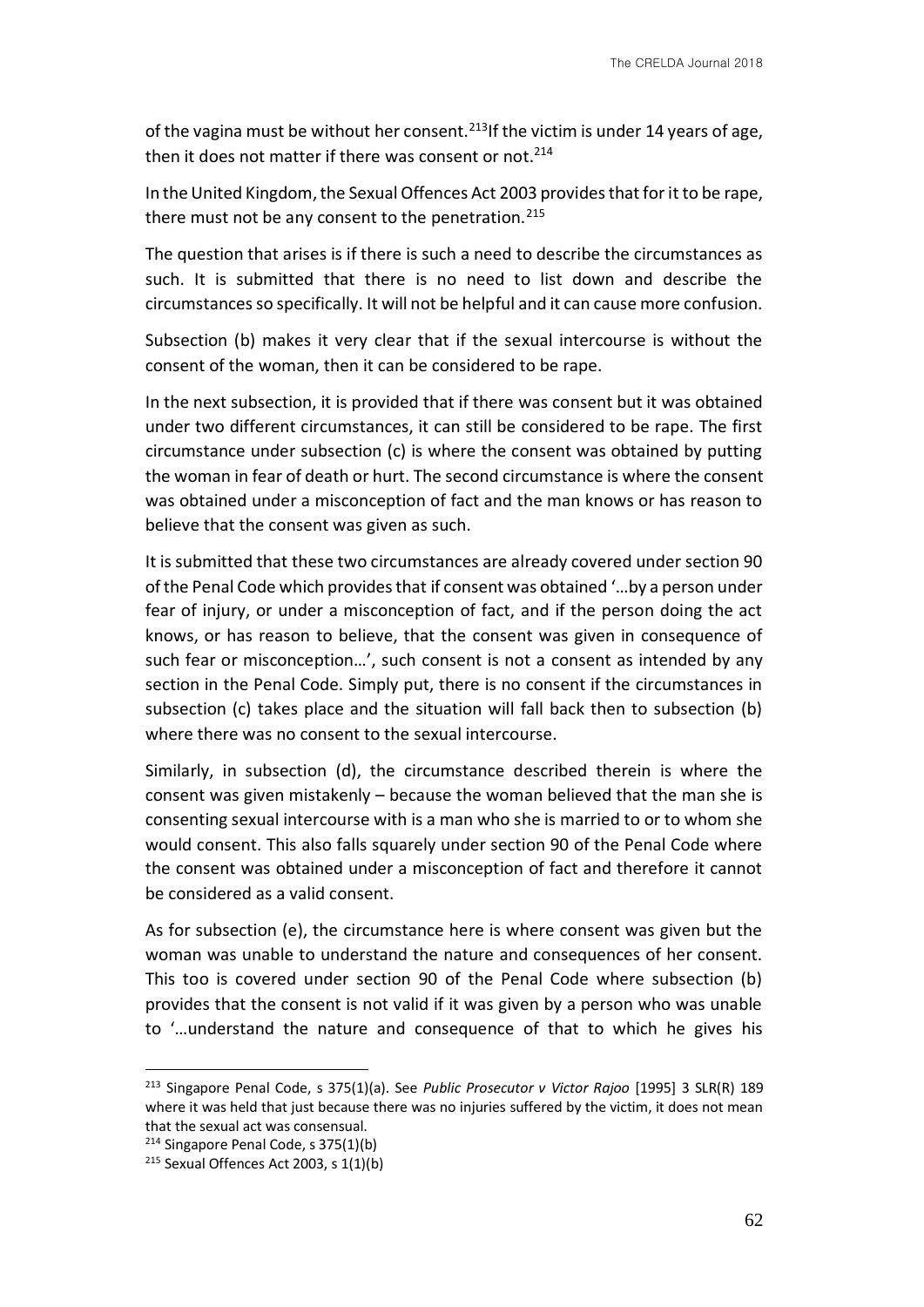consent'. However, section 90 is a bit more specific in that it provides that the reason why the person is unable to understand is because of unsoundness of mind or intoxication.

As for subsection (f), this seems to be something that is not covered under section 90. It is when the consent was obtained by using a person's position of authority over the woman or because of professional relationship or other relationship of trust.

It is suggested that perhaps one of the ways to simplify the law is to have a proper definition of 'consent' in the Penal Code. In the United Kingdom, the Sexual Offences Act 2003 provides that a person consents if he agrees by choice, and has the freedom and capacity to make that choice. $216$  So in the circumstances that fall under section  $375(c) - (f)$ , there can be no consent as whether the agreement given was not by choice and/or the woman did not have the freedom and capacity to make that choice.

It is submitted that section 90 can be amended to include a definition or explanation as to what can amount to a valid consent. It can be expanded to also include situations which fall under section 375(f) where consent obtained by an abuse of position of authority or trust cannot be considered as a valid consent in the Penal Code.<sup>217</sup>

This way, the Penal Code need not have to list down all the possible scenarios and circumstances but instead to just provide the legal principle that can be applied in all circumstances.

One last thing to consider is subsection (a) to section 375. This is where the sexual intercourse took place against the will of the victim. Is there still a need to retain this? Section 375(a) provides that if the sexual intercourse is done against the will of the woman, it can amount to rape.

Can a woman consent to sexual intercourse when she is not willing to engage in it? It is submitted that if the sexual intercourse is not something that she is willing to engage in, the law should view that she is not consenting to the same.

Therefore, it is submitted that with a proper definition of consent in the Penal Code, subsections (a), (c) – (f) to section 375 can be removed.

<sup>216</sup> Sexual Offences Act 2003, s 74

<sup>&</sup>lt;sup>217</sup> A good example is found in the UK Sexual Offences Act 2003 where section 74 provides that a person consents to something '…if he agrees by choice, and has the freedom and capacity to make that choice'.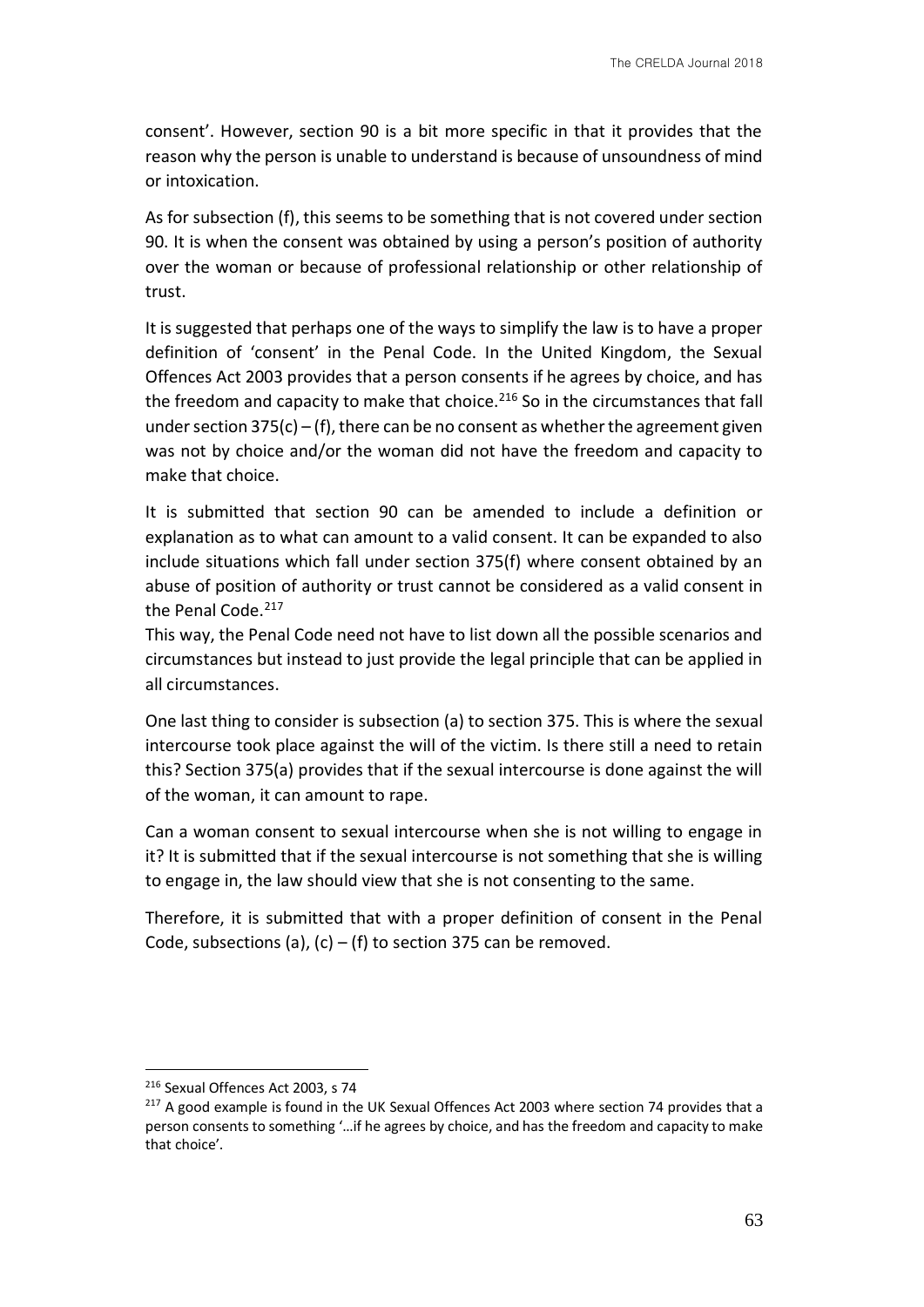# *3.4. Statutory rape*

One of the circumstances that make sexual intercourse rape is where the woman is under 16 years of age.<sup>218</sup> This is referred to as 'statutory rape' – where it does not matter if there was consent or not. The law views that a woman under 16 years of age is not able to validly consent to sexual intercourse.

In every other jurisdiction, there is a law on this. But what is not common is the age. For example, in India, the age of consent is 18 years old.<sup>219</sup> That is high when compared with Singapore where the age of consent is 14 years old.<sup>220</sup> In Thailand, the age of consent is 15 years old.<sup>221</sup>

The question that is begging to be asked is what is the right age for the law to adopt? Even in Malaysia, the law is not very consistent. Although a person is no longer a child when he/she turns  $18<sup>222</sup>$  that person still is not allowed to vote in a general elections until he/she turns 21. But such a person's consent is not relevant in the context of sexual intercourse if she is a woman below 16 years old. Further, according to section 90(c) of the Penal Code, the general rule is that a person under 12 years old is unable to consent to anything (unless the contrary appears from the context).

With all these different ages, it is hard to understand why it is so. For example, a 17 year old girl can consent to sexual intercourse with a man as she is above 16 years old but the same girl cannot consent to sexual assault under section 14 of the Sexual Offences Against Children Act 2017 because she is under 18 years old.

Section 14 of the Sexual Offences against Children Act 2017 provides as follows:-

Any person who, for sexual purposes –

- (a) touches any part of the body of a child;
- (b) makes a child touch any part of the body of such person or of any other person;
- (c) makes a child touch any part of the child's own body; or
- (d) does any other acts that involve physical contact with a child without sexual intercourse

commits an offence…

 $218$  Penal Code, s 375(g)

 $219$  As amended by section 9 of the Criminal Law Amendment Act 2013.

<sup>&</sup>lt;sup>220</sup> Singapore Penal Code, s 375(b). It is interesting to note that for the offence of sexual penetration, it will be an offence if the victim is under 16 (section 376A).

<sup>221</sup> Thai Criminal Code, s 277

<sup>&</sup>lt;sup>222</sup> See also section 2 of the Sexual Offences Against Children Act 20917 where a child is said to be one under 18 years old.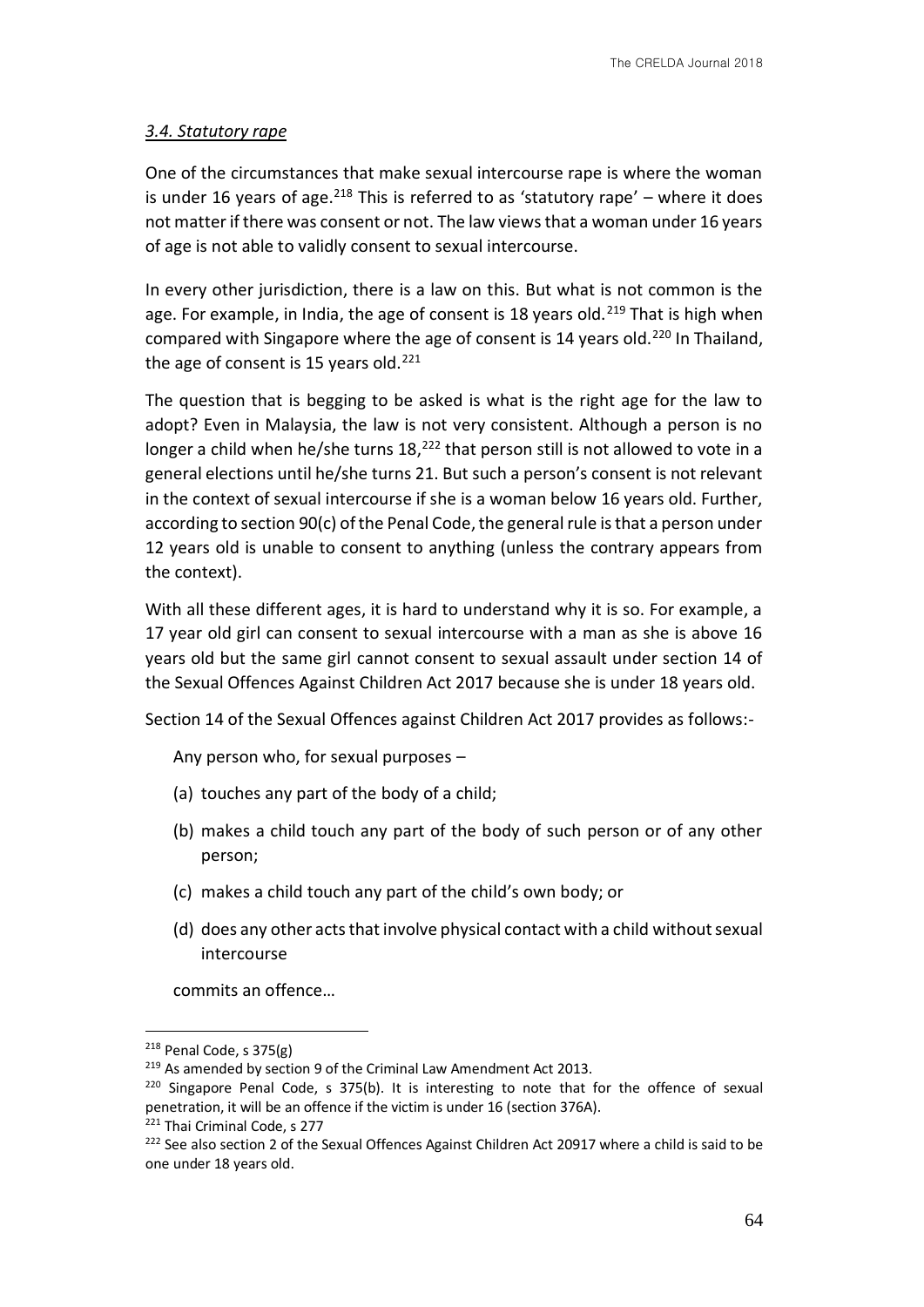It is strange that the law allows the man to have sexual intercourse with a 17 year old girl but does not allow him to 'touch any part of her body'. The law on the age of consent in Malaysia clearly needs to be standardised and clarified. On the one hand, just because a female is a child (under 18 years of age), it does not necessarily mean that she is unable to understand the nature of what she is consenting to when she agrees to have sexual intercourse. On the other hand, the paternalistic nature of the law seeks to protect young girls from being taken advantage of.

Another related issue is whether the Romeo and Juliet law has a place here in Malaysia. Romeo and Juliet laws are common in the United States and it is regarding situations where teenagers (or where the man is not much older than the girl) indulge in consensual sexual intercourse. It is not a situation where an older man takes advantage of the naivety of a young girl – but instead, it is a situation where young lovers consent to sexual intercourse which can lead to dire consequences for the young boy. Such law seeks not to criminalise such acts, or at the very least, ensure that the punishment is not unduly harsh.

For example, in the state of Texas, if a man has consensual sexual intercourse with a girl under the age of 17, but at least 14 years old, it may still be statutory rape but the man need not register as sex offender if there is no more than a three-year age difference between the two.<sup>223</sup>

There may be an argument against having such laws here in Malaysia as there is no sex offender register. Further, the judge can take into account the so called consent and the lack of coercion and violence to accordingly mete out a less harsh sentence. The reply to such argument is that eventually we will need to have a sex offender register. Furthermore, it may be important not to categorise young men 'in love' together with sex perverts and predators who take advantage of young girls.

Therefore, it is submitted that the age of consent needs to be re-looked into and changes need to be made to make the law more consistent. There is also a need to include provisions which deal with consensual underage sex where the perpetrator is not much older than the victim.

### *3.5. Marital rape*

<u>.</u>

The exception to section 375 provides that if the woman is the wife of the perpetrator, it shall not be rape.

 $223$  Texas Penal Code, s 22.011(e)(2)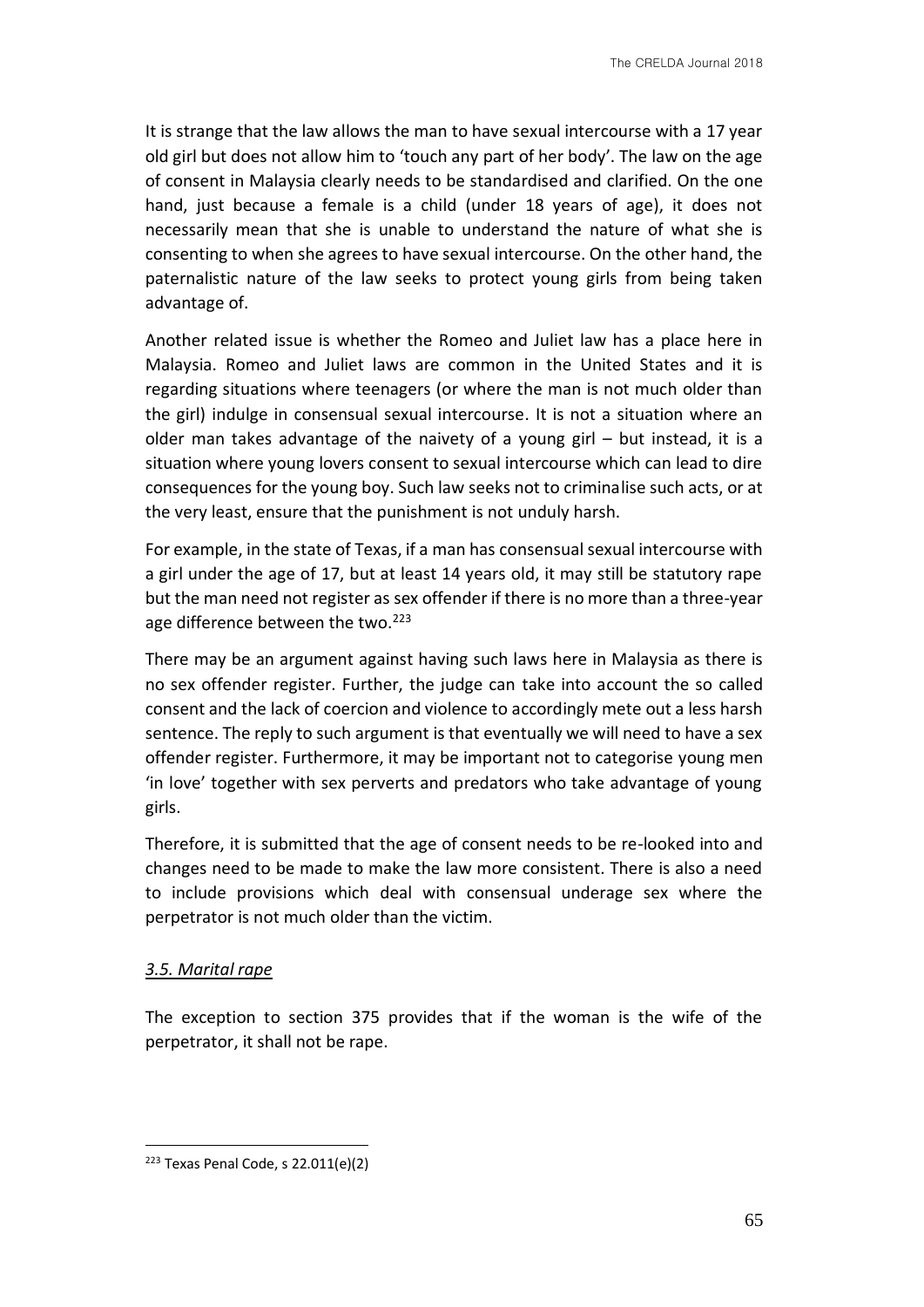In Singapore, a similar exception is found in section 375(4) of the Singapore Penal Code.<sup>224</sup> In India, this is provided for under Exception 2 to section 375 of the Indian Penal Code.

There is no such exception under Thai law but the law provides that the court may impose a more lenient punishment if the man and wife still wish to live together.<sup>225</sup>

In the UK, the House of Lords in the case of *R v R*<sup>226</sup> made it clear that there is no such exception under English law. Lord Keith of Kinkel in delivering the main judgment held as follows – 'in modern times the supposed marital exemption in rape forms no part of the law of England'.<sup>227</sup>

It is submitted that the law in Malaysia should be the same too. At the end of the day, the law on rape is straightforward – it is a sexual act that is carried out without the consent of the victim. It should matter who the victim is or how the victim is related to the perpetrator. The main question that needs to be asked is if the sexual intercourse was consented to. Just because the victim may have agreed to be lawfully married to the perpetrator, it does not mean that she had consented to sexual intercourse at any time.

In fact, it is submitted that it is ridiculous to impose upon the woman the obligation to take out an injunction restraining her husband from having sexual intercourse to protect herself from being raped by him. This is an unnecessary burden placed upon the victim when it should be the perpetrator who needs to take the responsibility and initiative to establish if there was consent in the first place.

As proposed earlier,  $228$  if there was a proper definition of consent in the Penal Code, it would make it easier for the court to decide if the sexual intercourse was rape or not – by applying the law to the facts to establish if there was in fact consent present. Consent cannot be implied based on something that took place some time ago. Just because a woman consented to be married to a man, it surely cannot mean she is consenting to sexual intercourse all the time and at any time.

### *3.6. The mental element*

All Criminal Law lawyers will be familiar with the Latin maxim, *Actus non facit reum nisi mens sit rea*. Basically, what it means is that an act itself is not criminal unless it is accompanied with a guilty mind. From this maxim, one can see that for each crime, there must first be the external elements (or some may call it *actus reus*)

<sup>224</sup> See *PP v N* [1999] 3 SLR(R) 499 where the accused had sexual intercourse with his wife after tying her up. The accused was not charged for rape but for wrongful confinement, causing hurt and criminal intimidation.

 $225$  Thai Criminal Code, s 276(4)

<sup>226</sup> [1992] 1 AC 599

<sup>227</sup> Ibid, at page 623

<sup>&</sup>lt;sup>228</sup> See para 2.3 as well as section 74 of the Sexual Offences Act 2003.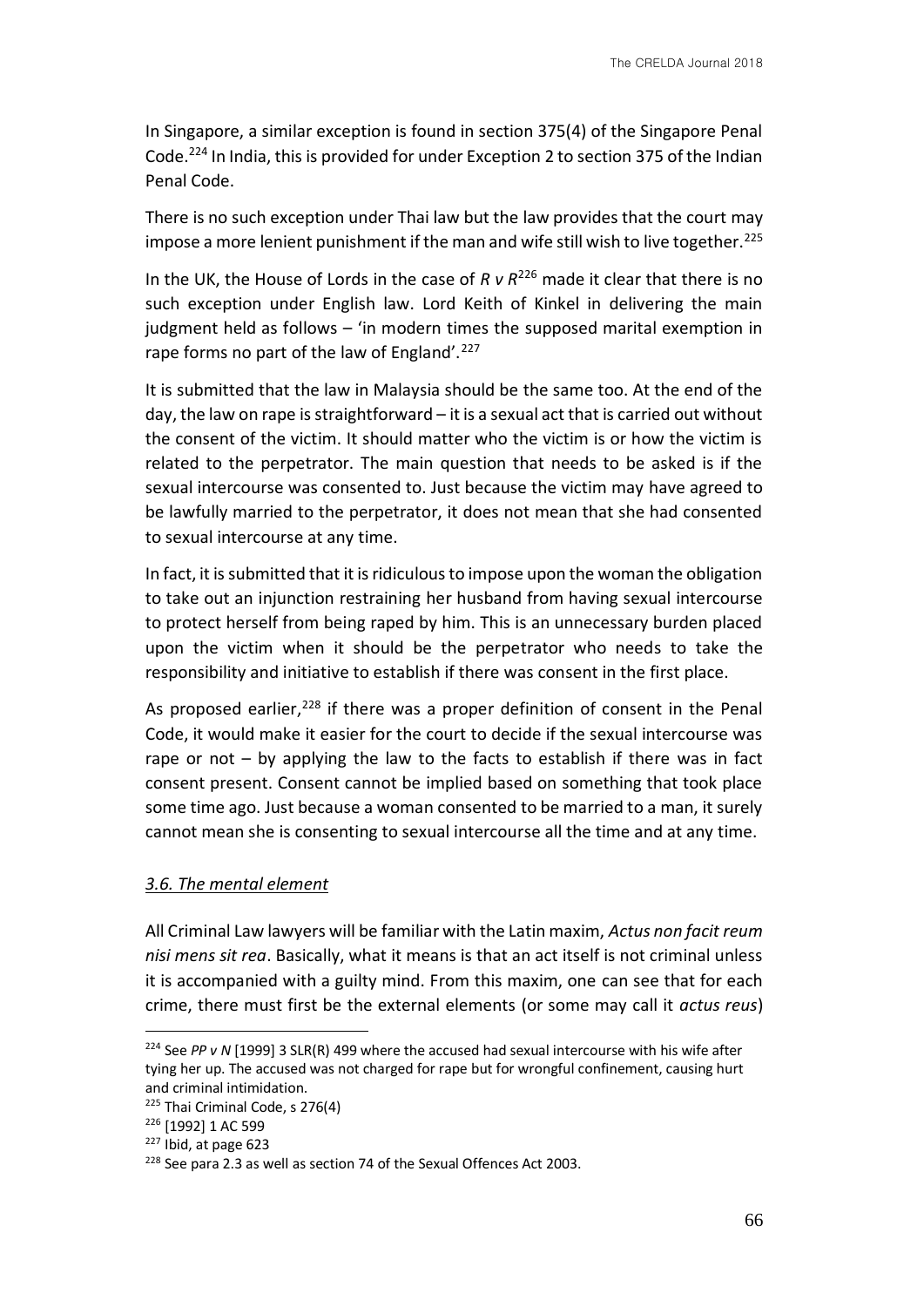and there must also be the guilty mind/mental element (or some may call it the *mens rea*).

In section 375, the external elements are clear – there must be sexual intercourse between a man and woman and it must be done in one of the circumstances listed under subsections  $(a) - (g)$ .

What is not clear is the elements required to show the mental state of mind of the perpetrator. While subsections (c) and (d) make some reference to the state of mind of the accused, <sup>229</sup> section 375 generally does not make any reference to the state of mind of the accused. Although it is obvious that the sexual intercourse must be done intentionally, there is nothing to require the man to know or have reason to believe in the circumstances listed under subsections (a)  $-$  (g).

The law is similar in India and Singapore where no explicit reference is made to the state of mind of the perpetrator.

Under UK law however, the Sexual Offences Act 2003 expressly provides for the state of mind of the accused. The accused must not have reasonably believed that there was consent.

In the High Court case of *Rozi bin Ramli,<sup>230</sup>* the fact that the accused knew the victim was below 16 years old was something that the court needed to take into consideration to see if the accused was guilty or not of committing rape under section 375(g).

Therefore, although not explicit in section 375, Courts appear to require the perpetrator to have the mental element – at the very least, the necessary knowledge of the circumstances that make the sexual intercourse a criminal act.

It is submitted that it is imperative that the necessary guilty mind of the accused must be proven before he is found guilty of rape. It will not be fair to find him guilty of rape under section 375(b) (sexual intercourse without the woman's consent) if he honestly but mistakenly believed that the woman was consenting and it was reasonable for him to believe so.

In the case of *Teo Eng Chan & Ors*, <sup>231</sup> the Court considered the possibility that there was a mistake on the part of the accused in thinking there was consent and if that was the case, whether the accused can rely on section 79 of the Penal Code and be found to be not guilty. Section 79 provides as follows:-

<sup>&</sup>lt;sup>229</sup> Subsection (c) requires the man to know or has reason to believe that consent by the woman was given under a misconception while subsection (d) requires the man to know that he is not the husband of the woman.

<sup>230</sup> [1997] MLJU 177

<sup>231</sup> [1988] 1 MLJ 156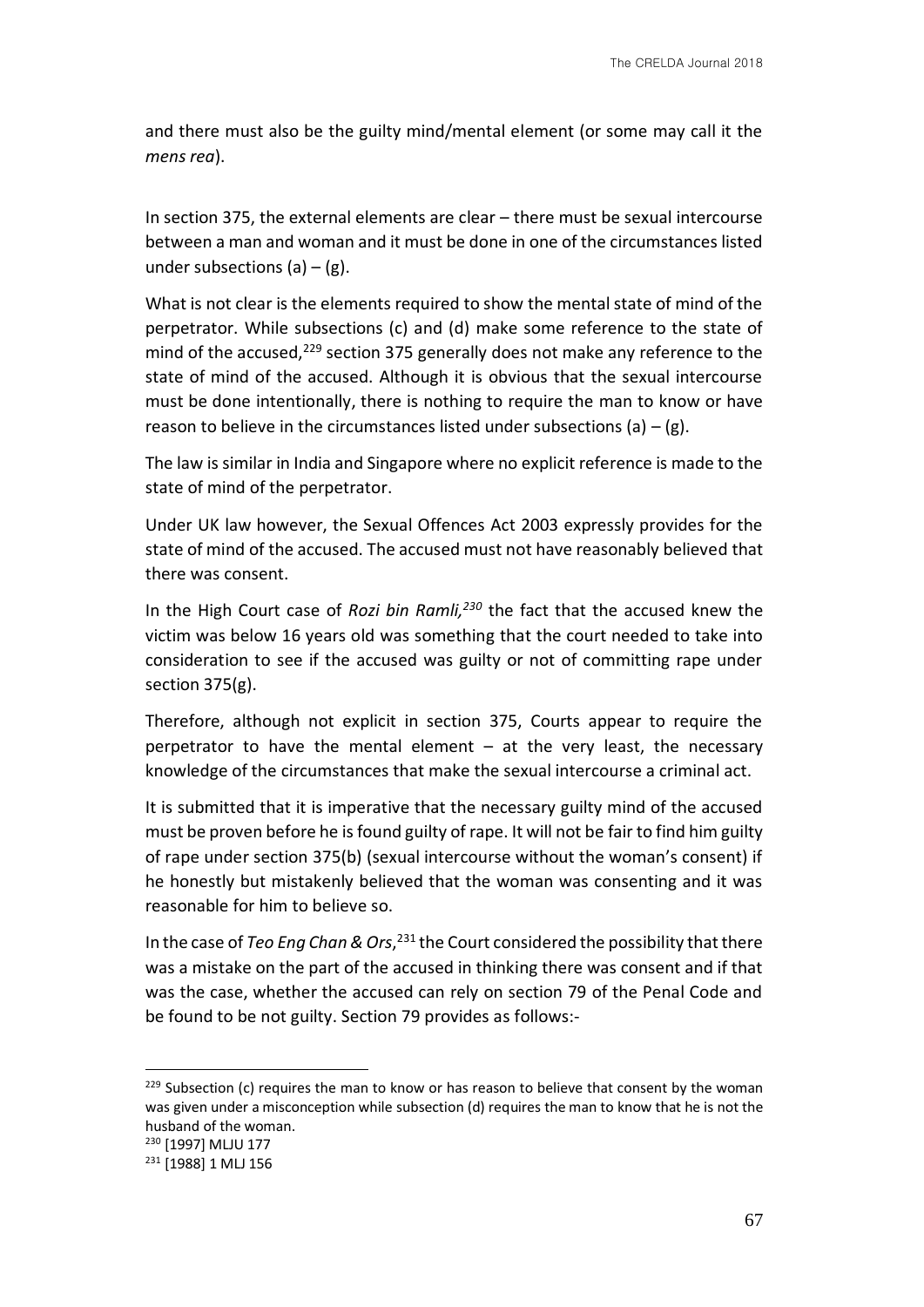Nothing is an offence which is done by any person who is justified by law, or who by reason of a mistake of fact and not by reason of a mistake of law in good faith believes himself to be justified by law in doing it.

This case appears to say that an accused may rely on this exception of mistake of fact to be acquitted of the rape charge. Therefore, even if section 375 is silent as to the state of mind of the accused, it does not prevent the accused from relying on section 79.

However, it is submitted that there is still a need to expressly provide for the state of mind of the accused in section 375. Section 79 is an exception and the burden of proving an exception lies on the accused.<sup>232</sup> This would mean that the accused will have to prove his innocence. If the mental element is provided for in section 375, the burden of proving it will lie on the prosecution.

It is submitted therefore that section 375 should be amended to explicitly provide for the mental element of the accused. The most suitable mental element would be what is provided in the English Sexual Offences Act 2003 where the accused must not have reasonable belief that the victim consented to the sexual act.<sup>233</sup> This means that if the accused believed that there was consent, it will be sufficient to acquit him even if there was in fact no consent but it was reasonable for him to believe as such.

The problem that may arise is if the accused honestly believed there was consent but no other reasonable person would have held such belief. This means that there could be a possibility that a person who does not have a guilty mind (he honestly believed there was consent) can still be found guilty of rape. Perhaps the reasoning behind this is that if a reasonable person would not have held such belief, it is highly probable that the accused could not have held such a belief.

# 4. Conclusion

The law on rape as provided for under section 375 of the Penal Code is in need to be updated and amended. Based on what had been discussed above, here is a summary of things that need to be amended:-

- (a) The removal of references to gender in the definition of rape;
- (b) The inclusion of oral and anal sexual intercourse in the definition of rape;
- (c) The removal of circumstances (a), (c), (d), (e) and (f) in section 375 and the inclusion of a definition of 'consent';

<sup>&</sup>lt;sup>232</sup> Evidence Act 1950, s 105

<sup>&</sup>lt;sup>233</sup> This is in line with the proposal earlier that that section 375 be amended to just provide that rape is sexual intercourse without the consent of the victim.